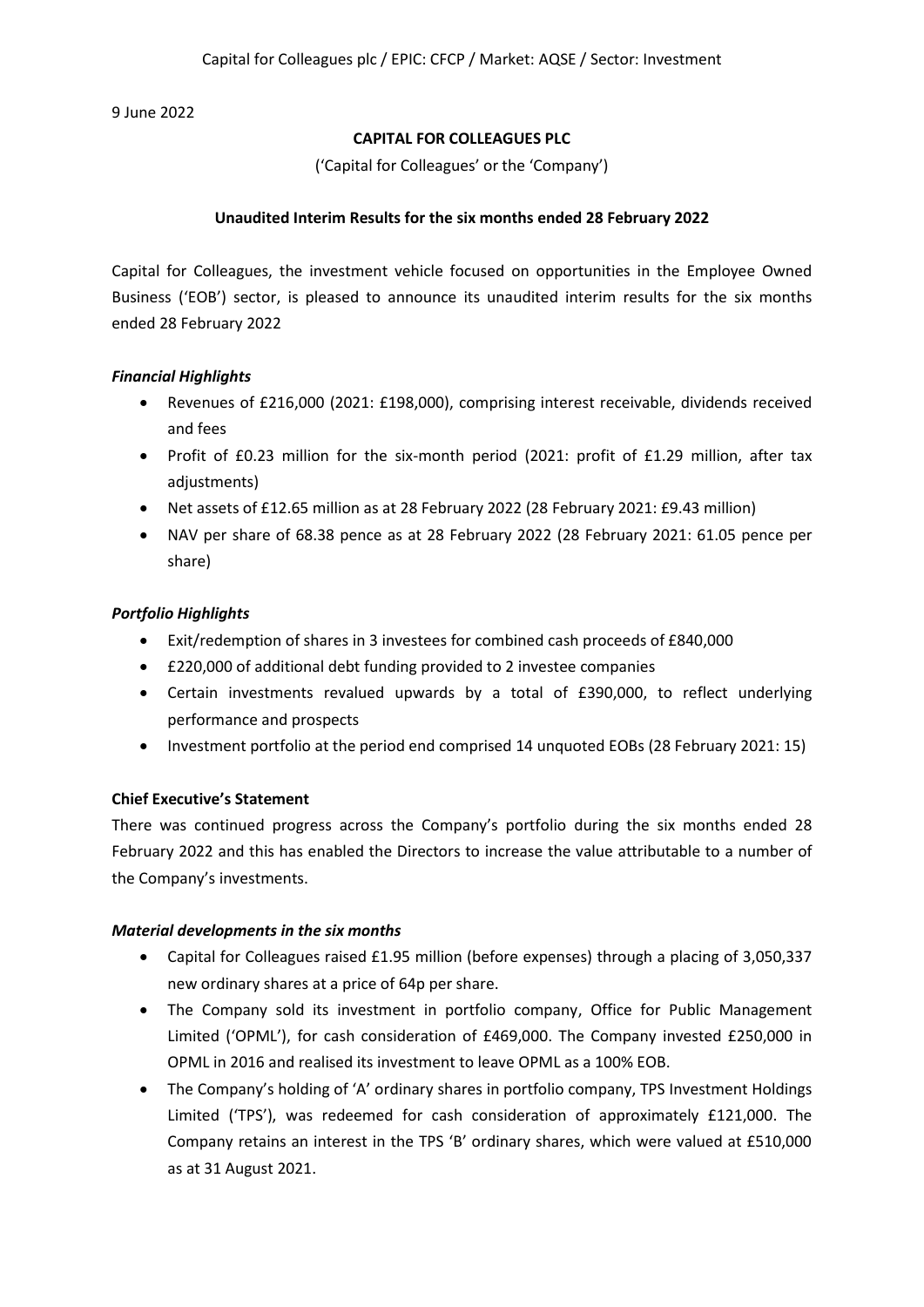- Portfolio company, Bright Ascension Limited ('BAL'), redeemed the Company's interest in BAL's 'A' ordinary shares for cash consideration of £250,000.
- The Company agreed to sell its interest in the 'A' ordinary shares of The Homebuilding Centre (Holdings) Limited ('HBC') for minimum consideration of £250,000 over a 5-year period. The Company retains a 15% interest in HBC's issued ordinary shares.
- Loans totaling £220,000 were made to two existing investees: Computer Application Services Limited and South Cerney Outdoor Limited, providing those companies with additional working capital.

### **Financial Results**

In the six months ended 28 February 2022, the Company generated income of £216,000 (2021: £198,000), principally from interest and dividends receivable and fees associated with our investments. As at 28 February 2022, the Company had net assets of £12.65 million (2021: £9.43 million).

#### **Outlook**

We continue to promote the commercial and financial benefits of EOBs at every opportunity and are pleased to see increasing recognition of EOBs as important generators of equitable and dynamic growth.

01985 201 980

020 7469 0930

Alistair Currie Chief Executive

For further information, please visi[t www.capitalforcolleagues.com](http://www.capitalforcolleagues.com/) or contact:

|  |  |  | <b>CAPITAL FOR COLLEAGUES PLC</b> |
|--|--|--|-----------------------------------|
|--|--|--|-----------------------------------|

Richard Bailey, Chairman Alistair Currie, Chief Executive

#### **PETERHOUSE CAPITAL LIMITED**

Mark Anwyl

### **PROFIT & LOSS ACCOUNT**

|                                           | <b>Unaudited 6</b><br>months to 28<br>February 2022<br>£'000 | <b>Unaudited 6</b><br>months to 28<br>February 2021<br>f'000 | <b>Audited 12</b><br>months to 31<br>August 2021<br>f'000 |
|-------------------------------------------|--------------------------------------------------------------|--------------------------------------------------------------|-----------------------------------------------------------|
| Revenue<br>Fair value gain on investments | 216<br>297                                                   | 198<br>1,042                                                 | 435<br>2,423                                              |
|                                           |                                                              |                                                              |                                                           |
|                                           | 513                                                          | 1,240                                                        | 2,858                                                     |
| Administrative expenses                   | (286)                                                        | (236)                                                        | (518)                                                     |
| <b>PROFIT FROM ONGOING OPERATIONS</b>     | 227                                                          | 1,004                                                        | 2,340                                                     |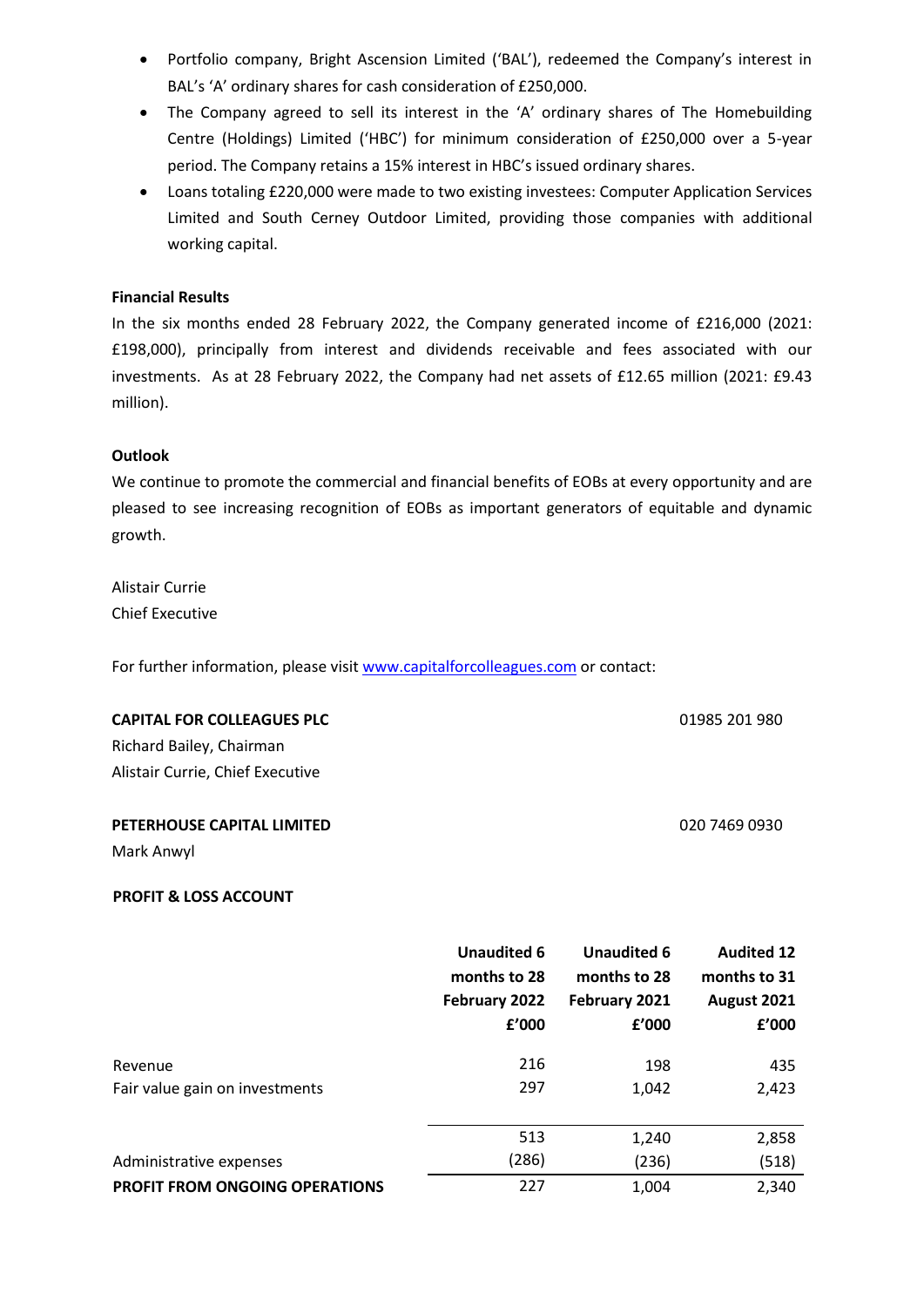| Finance Income                | $\overline{\phantom{0}}$ | $\overline{\phantom{0}}$ |       |
|-------------------------------|--------------------------|--------------------------|-------|
| <b>PROFIT BEFORE TAXATION</b> | ววว                      | 1.004                    | 2.341 |
| Tax                           | $\overline{\phantom{0}}$ | 286                      | 286   |
| <b>PROFIT FOR THE PERIOD</b>  | ววว                      | 1.290                    | 2.627 |

#### **BALANCE SHEET**

|                                               | As at<br>28 February<br>2022 | As at<br>28 February<br>2021 | As at<br>31 August<br>2021 |
|-----------------------------------------------|------------------------------|------------------------------|----------------------------|
|                                               | f'000                        | f'000                        | f'000                      |
| <b>ASSETS</b>                                 |                              |                              |                            |
| <b>Non-Current Assets</b>                     |                              |                              |                            |
| Property, plant & equipment                   | $\overline{4}$               | 7                            | 6                          |
| Investments held at fair value through        |                              |                              |                            |
| profit or loss                                | 7,278                        | 6,987                        | 7,820                      |
| Loans and receivables                         | 1,063                        | 943                          | 239                        |
|                                               | 8,345                        | 7,937                        | 8,065                      |
| <b>Current Assets</b>                         |                              |                              |                            |
| Trade and other receivables                   | 172                          | 545                          | 892                        |
| Cash and cash equivalents                     | 4,180                        | 1,027                        | 1,907                      |
|                                               | 4,352                        | 1,572                        | 2,799                      |
| <b>TOTAL ASSETS</b>                           | 12,697                       | 9,509                        | 10,864                     |
| <b>EQUITY AND LIABILTIES</b><br><b>Equity</b> |                              |                              |                            |
| Called up share capital                       | 7,397                        | 6,176                        | 6,176                      |
| Share premium                                 | 1,810                        | 1,099                        | 1,099                      |
| <b>Retained profits</b>                       | 3,438                        | 2,152                        | 3,489                      |
| <b>Total Equity</b>                           | 12,645                       | 9,427                        | 10,764                     |
| <b>Current Liabilities</b>                    |                              |                              |                            |
| Trade and other payables                      | 52                           | 82                           | 100                        |
| <b>TOTAL EQUITY AND LIABILITIES</b>           | 12,697                       | 9,509                        | 10,864                     |

The interim results have not been reviewed by the Company's auditors.

The Directors of the Company are responsible for the contents of this announcement.

#### **Capital for Colleagues**

Capital for Colleagues is an investment company focused on the UK EOB sector. The Company has a proven management team, with a wide network of contacts and affiliates, as well as established access to investment opportunities, enabling the Company to execute its strategy and capitalise on EOB-focused investment opportunities. In addition, the Company educates and assists companies